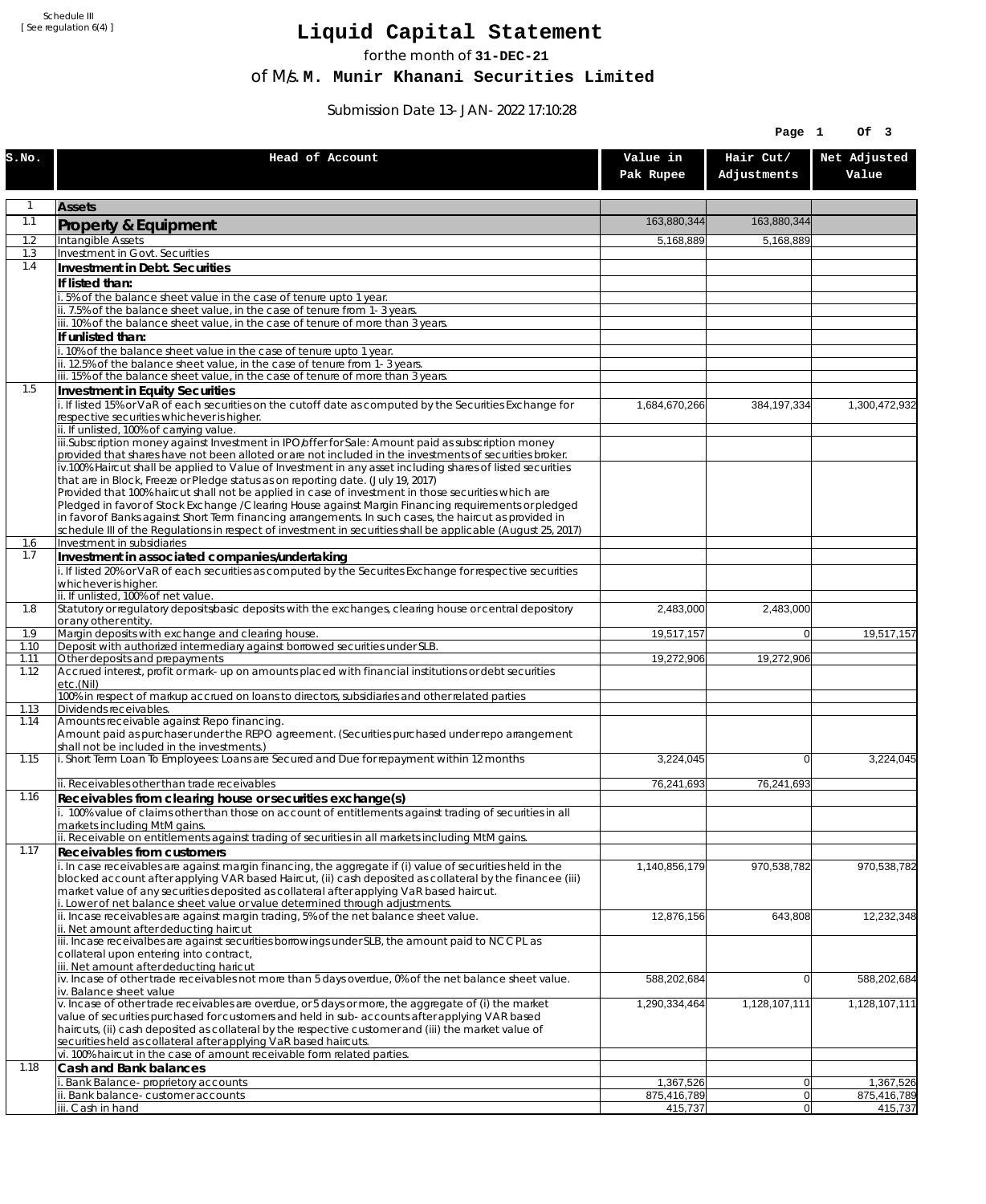Schedule III [ See regulation 6(4) ]

## **Liquid Capital Statement**

for the month of **31-DEC-21**

of M/s. **M. Munir Khanani Securities Limited**

Submission Date 13-JAN-2022 17:10:28

|              |                                                                                                                                                                                                                                                                                                                                                                                                                |                       | Page 2                   | Of 3                  |
|--------------|----------------------------------------------------------------------------------------------------------------------------------------------------------------------------------------------------------------------------------------------------------------------------------------------------------------------------------------------------------------------------------------------------------------|-----------------------|--------------------------|-----------------------|
| S.NO.        | Head of Account                                                                                                                                                                                                                                                                                                                                                                                                | Value in<br>Pak Rupee | Hair Cut/<br>Adjustments | Net Adjusted<br>Value |
| 1.19         | <b>Total Assets</b>                                                                                                                                                                                                                                                                                                                                                                                            | 5,883,927,835         | 2,750,533,867            | 4,899,495,111         |
| 2            | Liabilities                                                                                                                                                                                                                                                                                                                                                                                                    |                       |                          |                       |
| 2.1          | Trade Payables                                                                                                                                                                                                                                                                                                                                                                                                 |                       |                          |                       |
|              | Payable to exchanges and clearing house<br>ii. Payable against leveraged market products                                                                                                                                                                                                                                                                                                                       |                       |                          |                       |
|              | iii. Payable to customers                                                                                                                                                                                                                                                                                                                                                                                      | 869,351,674           | $\overline{0}$           | 869,351,674           |
| 2.2          | <b>Current Liabilities</b>                                                                                                                                                                                                                                                                                                                                                                                     |                       |                          |                       |
|              | . Statutory and regulatory dues<br>ii. Accruals and other payables                                                                                                                                                                                                                                                                                                                                             | 338,557,704           | $\overline{0}$           | 338,557,704           |
|              | iii. Short-term borrowings                                                                                                                                                                                                                                                                                                                                                                                     | 1,686,661,205         | $\overline{0}$           | 1,686,661,205         |
|              | iv. Current portion of subordinated loans                                                                                                                                                                                                                                                                                                                                                                      |                       |                          |                       |
|              | v. Current portion of long term liabilities<br>vi. Deferred Liabilities                                                                                                                                                                                                                                                                                                                                        | 13,735,855            | 0                        | 13,735,855            |
|              | vii. Provision for bad debts                                                                                                                                                                                                                                                                                                                                                                                   | 40,426,767            | $\overline{0}$           | 40,426,767            |
|              | viii. Provision for taxation<br>ix. Other liabilities as per accounting principles and included in the financial statements                                                                                                                                                                                                                                                                                    | 31,253,246            | $\Omega$                 | 31,253,246            |
| 2.3          | Non-Current Liabilities                                                                                                                                                                                                                                                                                                                                                                                        |                       |                          |                       |
|              | i. Long-Term financing                                                                                                                                                                                                                                                                                                                                                                                         |                       |                          |                       |
|              | a. Long-Term financing obtained from financial instituion: Long term portion of financing obtained from<br>a financial institution including amount due against finance lease                                                                                                                                                                                                                                  |                       |                          |                       |
|              | b. Other long-term financing                                                                                                                                                                                                                                                                                                                                                                                   |                       |                          |                       |
|              | ii. Staff retirement benefits<br>iii. Advance against shares for Increase in Capital of Securities broker: 100% haircut may be allowed in                                                                                                                                                                                                                                                                      |                       |                          |                       |
|              | respect of advance against shares if:                                                                                                                                                                                                                                                                                                                                                                          |                       |                          |                       |
|              | a. The existing authorized share capital allows the proposed enhanced share capital<br>b. Boad of Directors of the company has approved the increase in capital                                                                                                                                                                                                                                                |                       |                          |                       |
|              | c. Relevant Regulatory approvals have been obtained                                                                                                                                                                                                                                                                                                                                                            |                       |                          |                       |
|              | d. There is no unreasonable delay in issue of shares against advance and all regulatory requirements                                                                                                                                                                                                                                                                                                           |                       |                          |                       |
|              | relating to the increase in paid up capital have been completed.<br>e. Auditor is satisfied that such advance is against the increase of capital.                                                                                                                                                                                                                                                              |                       |                          |                       |
|              | iv. Other liabilities as per accounting principles and included in the financial statements                                                                                                                                                                                                                                                                                                                    |                       |                          |                       |
| 2.4          | Subordinated Loans                                                                                                                                                                                                                                                                                                                                                                                             |                       |                          |                       |
|              | . 100% of Subordinated loans which fulfill the conditions specified by SECP are allowed to be deducted:<br>The Schedule III provides that 100% haircut will be allowed against subordinated Loans which fulfill the<br>conditions specified by SECP. In this regard, following conditions are specified:<br>a. Loan agreement must be executed on stamp paper and must clearly reflect the amount to be repaid |                       |                          |                       |
|              | after 12 months of reporting period<br>b. No haircut will be allowed against short term portion which is repayable within next 12 months.                                                                                                                                                                                                                                                                      |                       |                          |                       |
|              | c. In case of early repayment of loan, adjustment shall be made to the Liquid Capital and revised Liquid<br>Capital statement must be submitted to exchange.                                                                                                                                                                                                                                                   |                       |                          |                       |
|              | ii. Subordinated loans which do not fulfill the conditions specified by SECP                                                                                                                                                                                                                                                                                                                                   |                       |                          |                       |
| 2.5          | <b>Total Liabilites</b>                                                                                                                                                                                                                                                                                                                                                                                        | 2,979,986,451         | $\overline{0}$           | 2,979,986,451         |
| $\mathbf{3}$ | Ranking Liabilities Relating to:                                                                                                                                                                                                                                                                                                                                                                               |                       |                          |                       |
| 3.1          | Concentration in Margin Financing                                                                                                                                                                                                                                                                                                                                                                              |                       |                          |                       |
|              | The amount calculated client-to- client basis by which any amount receivable from any of the<br>financees exceed 10% of the aggregate of amounts receivable from total financees.                                                                                                                                                                                                                              | $\overline{0}$        | 243,774,851              | 243,774,851           |
| 3.2          | Concentration in securites lending and borrowing                                                                                                                                                                                                                                                                                                                                                               |                       |                          |                       |
|              | The amount by which the aggregate of:                                                                                                                                                                                                                                                                                                                                                                          |                       |                          |                       |
|              | (i) Amount deposited by the borrower with NCCPL<br>(Ii) Cash margins paid and                                                                                                                                                                                                                                                                                                                                  |                       |                          |                       |
|              | (iii) The market value of securities pledged as margins exceed the 110% of the market value of shares                                                                                                                                                                                                                                                                                                          |                       |                          |                       |
| 3.3          | borrowed                                                                                                                                                                                                                                                                                                                                                                                                       |                       |                          |                       |
|              | Net underwriting Commitments<br>(a) in the case of right issuse : if the market value of securites is less than or equal to the subscription                                                                                                                                                                                                                                                                   |                       |                          |                       |
|              | price; the aggregate of:                                                                                                                                                                                                                                                                                                                                                                                       |                       |                          |                       |
|              | (i) the 50% of Haircut multiplied by the underwriting commitments and<br>(ii) the value by which the underwriting commitments exceeds the market price of the securities.                                                                                                                                                                                                                                      |                       |                          |                       |
|              | In the case of rights issuse where the market price of securities is greater than the subscription price, 5% of                                                                                                                                                                                                                                                                                                |                       |                          |                       |
|              | the Haircut multiplied by the net underwriting<br>(b) in any other case : 12.5% of the net underwriting commitments                                                                                                                                                                                                                                                                                            |                       |                          |                       |
| 3.4          | Negative equity of subsidiary                                                                                                                                                                                                                                                                                                                                                                                  |                       |                          |                       |
|              | The amount by which the total assets of the subsidiary (excluding any amount due from the subsidiary)                                                                                                                                                                                                                                                                                                          |                       |                          |                       |
|              | exceed the total liabilities of the subsidiary                                                                                                                                                                                                                                                                                                                                                                 |                       |                          |                       |
| 3.5          | Foreign exchange agreements and foreign currency positions<br>5% of the net position in foreign currency. Net position in foreign currency means the difference of total                                                                                                                                                                                                                                       |                       |                          |                       |
|              | assets denominated in foreign cuurency less total liabilities denominated in foreign currency                                                                                                                                                                                                                                                                                                                  |                       |                          |                       |
| 3.6          | Amount Payable under REPO                                                                                                                                                                                                                                                                                                                                                                                      |                       |                          |                       |
| 3.7          | Repo adjustment                                                                                                                                                                                                                                                                                                                                                                                                |                       |                          |                       |